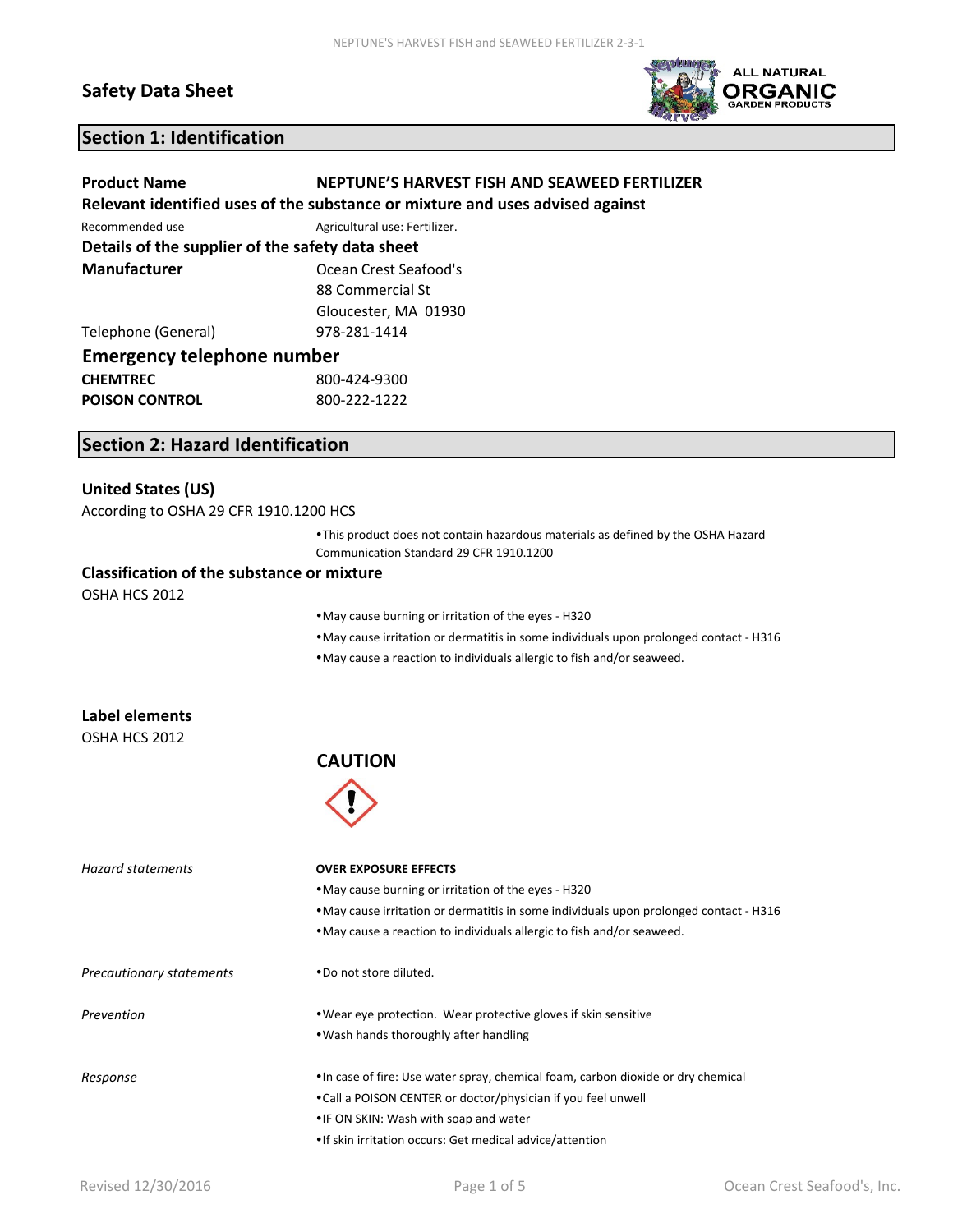**Storage/Disposal Do not store diluted** 

Dispose of content and/or container in accordance with local, regional, national, and/or international regulations

FOR SPILL: Absorb with inert material and dispose of in accordance with applicable regulations.

Keep out of the reach of children.

Keep from freezing

### **Section 3: Composition/Information on Ingredients**

Substances **Hydrolyzed** fish and seaweed No hazardous components

### **Section 4: First‐Aid Measures**

| <b>Description of first aid measures</b> |                                                                                                                                      |  |
|------------------------------------------|--------------------------------------------------------------------------------------------------------------------------------------|--|
| <i>Inhalation</i>                        | • Remove victim to fresh air.                                                                                                        |  |
| Skin                                     | . Wash skin thoroughly with soap and water. Seek medical attention if irritation persists.                                           |  |
| Eye                                      | • Flush eyes immediately with plenty of water for at least 15 minutes and get medical attention.                                     |  |
| Ingestion                                | • Get medical attention immediately. If swallowed, rinse mouth with water. Never give anything by mouth<br>to an unconscious person. |  |

### **Section 5: Fire‐Fighting Measures**

| <b>Extinguishing media</b>                            |                                                                 |  |
|-------------------------------------------------------|-----------------------------------------------------------------|--|
| <b>Suitable Extinguishing Media</b>                   | . Water spray, chemical foam, carbon dioxide or dry chemical    |  |
| •None known<br>Unsuitable Extinguishing Media         |                                                                 |  |
| Special hazards arising from the substance or mixture |                                                                 |  |
| <b>Unusual Fire hazards</b>                           | • Non flammable substance. None known                           |  |
| <b>Advice for firefighters</b>                        | • Use extinguishing media applicable to primary source of fire. |  |

#### **Section 6: Accidental Release Measures**

#### **Personal precautions, protective equipment and emergency procedures**

| <b>Personal Precautions</b>                          | • Wear eye protection as needed                                      |  |
|------------------------------------------------------|----------------------------------------------------------------------|--|
|                                                      | • Wear protective gloves as needed                                   |  |
|                                                      | • Wear protective clothing as needed                                 |  |
|                                                      |                                                                      |  |
| <b>Emergency Procedures</b>                          |                                                                      |  |
| <b>Environmental precautions</b>                     | •Dispose of in accordance with local, state, and federal regulations |  |
| Methods and material for containment and cleaning up |                                                                      |  |

**Containment/Clean‐up Measures** Clean up spill with soap and water, or absorb with inert material and dispose of in accordance with applicable regulations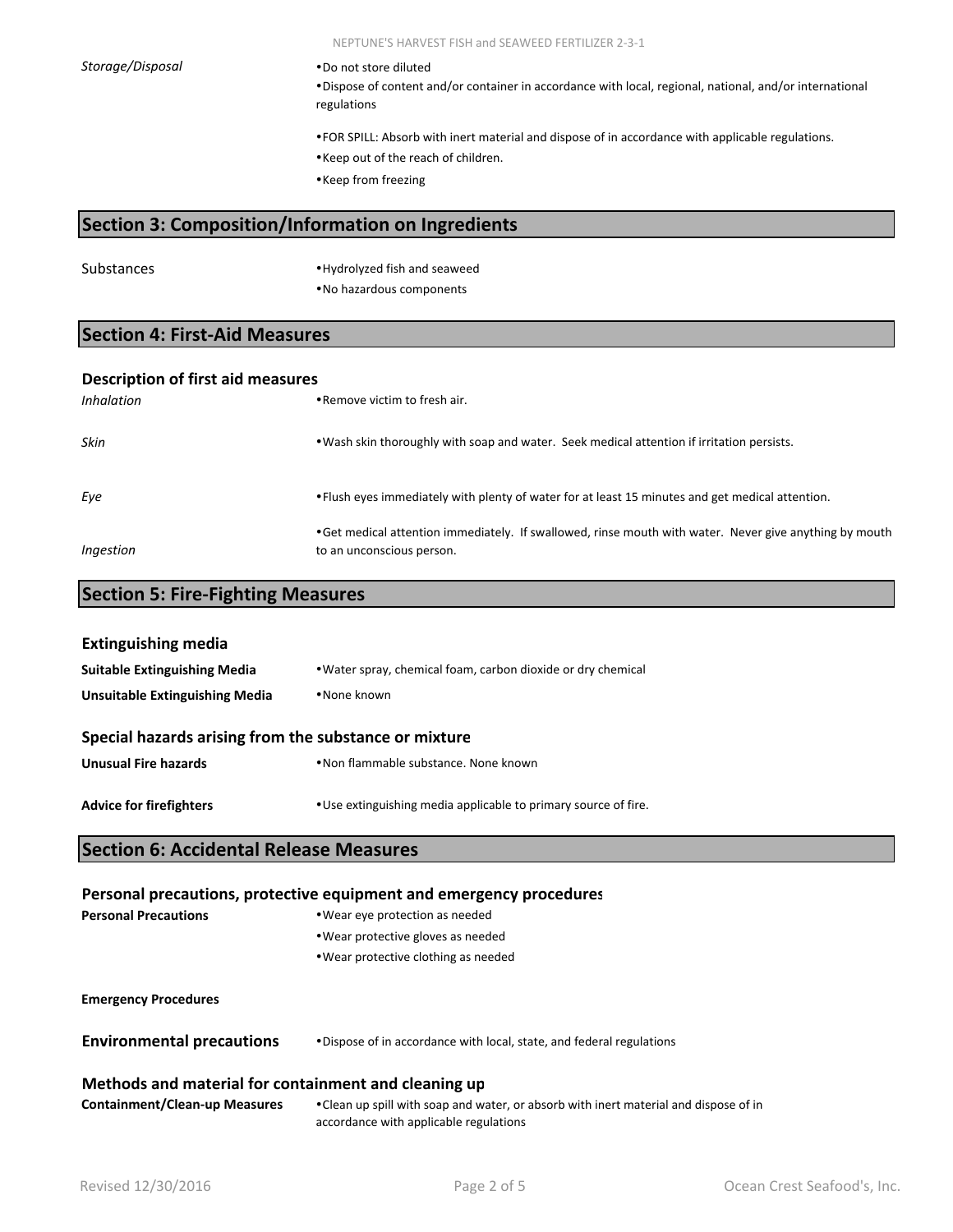## **Section 7: Handling and Storage**

| <b>Precautions for safe handling</b> |                                                                                                                         |  |  |
|--------------------------------------|-------------------------------------------------------------------------------------------------------------------------|--|--|
| <b>Handling</b>                      | • Dispose of content and/or container in accordance with local, regional, national, and/or international<br>regulations |  |  |
|                                      | • Keep out of the reach of children                                                                                     |  |  |
|                                      | • Avoid handling conditions which may allow for leaks and spills of this material                                       |  |  |
|                                      | •Do not permit personnel to handle this product without proper training and/or equipment                                |  |  |
| <b>Conditions for safe storage</b>   |                                                                                                                         |  |  |
| <b>Storage</b>                       | • Keep out of the reach of children                                                                                     |  |  |
|                                      | . Do not store diluted                                                                                                  |  |  |
|                                      | • Keep from freezing                                                                                                    |  |  |
| <b>Incompatible Materials</b>        |                                                                                                                         |  |  |

**or Ignition Sources**

### **Section 8: Exposure Controls/Personal Protection**

#### **Control parameters**

#### **Exposure controls Engineering Measures/Controls**

| <b>Personal Protective Equipment</b> |     |
|--------------------------------------|-----|
| Pictograms                           |     |
|                                      | $-$ |
| Respiratory                          |     |

| Eye/Face<br>Hands<br>Skin/Body                             | • Wear safety goggles<br>• If skin sensitive, wear protective gloves<br>• If skin sensitive, wear protective clothing                                                                          |
|------------------------------------------------------------|------------------------------------------------------------------------------------------------------------------------------------------------------------------------------------------------|
| <b>General Industrial</b><br><b>Hygiene Considerations</b> | • Handle in accordance with good industrial hygiene and safety practice.<br>• Keep container sealed when not in use.<br>• Flush spray equipment and pumps with clear water when done applying. |
| <b>Environmental Exposure</b><br><b>Controls</b>           | • Follow best practice for site management and disposal of waste.                                                                                                                              |

# **Section 9: Physical and Chemical Properties**

#### **Information on Physical and Chemical Properties**

| <b>Material Description</b> |                  |                           |           |
|-----------------------------|------------------|---------------------------|-----------|
| <b>Physical form</b>        | Liguid           | <b>Boiling Point (°F)</b> | 212       |
| l Odor                      | Mild marine odor | Melting Point (°F)        | 'NA       |
| Appearance                  | Opaque solution  | Volatility/VOL (%)        | <b>NA</b> |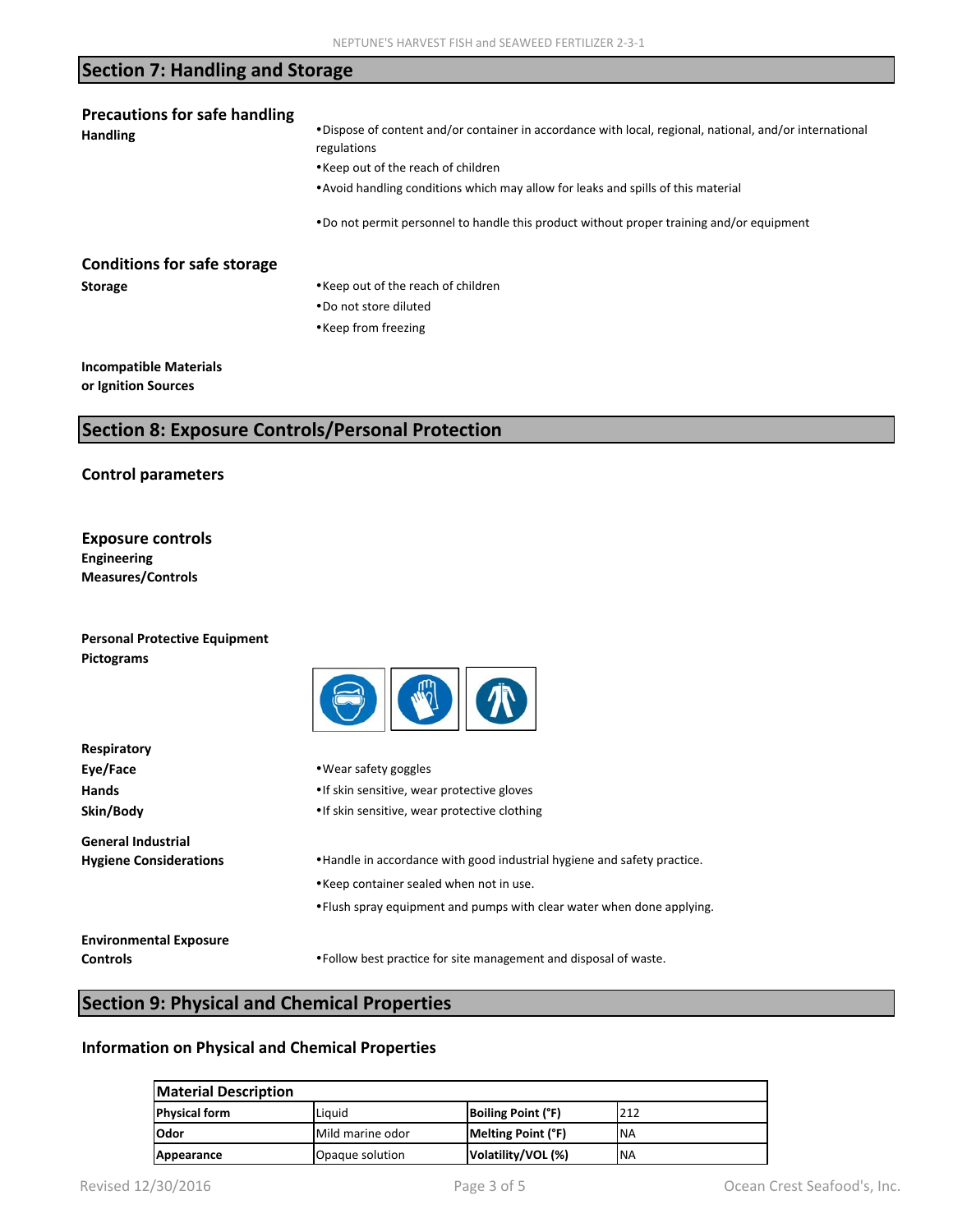| <b>Color</b>                          | Dark brown    | Solubility in H <sub>2</sub> O | Complete      |
|---------------------------------------|---------------|--------------------------------|---------------|
| <b>IpH</b>                            | 3.5           | Vapor Pressure (mm Hg)         | <b>INA</b>    |
| Specific Gravity (H <sub>2</sub> O=1) | 1.107         | Vapor Density (Air=1)          | <b>NA</b>     |
| <b>Evaporation Rate</b>               | Same as water | <b>Flash Point (°F)</b>        | Non-flammable |

## **Section 10: Stability and Reactivity**

| Reactivity                                   | .No dangerous reaction known under conditions of normal use.                                                |  |
|----------------------------------------------|-------------------------------------------------------------------------------------------------------------|--|
| <b>Chemical stability</b>                    | •Stable                                                                                                     |  |
| <b>Possibility of hazardous</b><br>reactions | . Will not occur                                                                                            |  |
| <b>Conditions to avoid</b>                   | • Avoid handling conditions which may allow for leaks and spills of this material<br>. Do not store diluted |  |
| Incompatible materials                       | •Do not permit personnel to handle this product without proper training and/or equipment<br>$\diamond$ None |  |
| <b>Hazardous</b><br>decomposition products   | $\diamond$ None                                                                                             |  |

### **Section 11: Toxicological Information**

#### **Information on toxicological effects**

| Routes of entry/exposure |         | • Eyes, Skin, Inhalation, Ingestion                                             |
|--------------------------|---------|---------------------------------------------------------------------------------|
| Potential health effects |         |                                                                                 |
| <b>Inhalation</b>        |         |                                                                                 |
|                          | Acute   | • No data available                                                             |
|                          | Chronic | • No data available                                                             |
| Skin                     |         |                                                                                 |
|                          | Acute   | • May cause irritation or dermatitis in some individuals upon prolonged contact |
|                          |         | . May cause a reaction to individuals allergic to fish and/or seaweed.          |
|                          | Chronic | • No data available                                                             |
| Eye                      |         |                                                                                 |
|                          | Acute   | • May cause burning or irritation of the eyes                                   |
|                          | Chronic | • No data available                                                             |
| Ingestion                |         |                                                                                 |
|                          | Acute   | • No data available                                                             |
|                          | Chronic | • No data available                                                             |

# **Section 12: Ecological Information**

No data available

### **Section 13: Disposal Consideration**

No data available

### **Section 14: Transport Information**

No data available